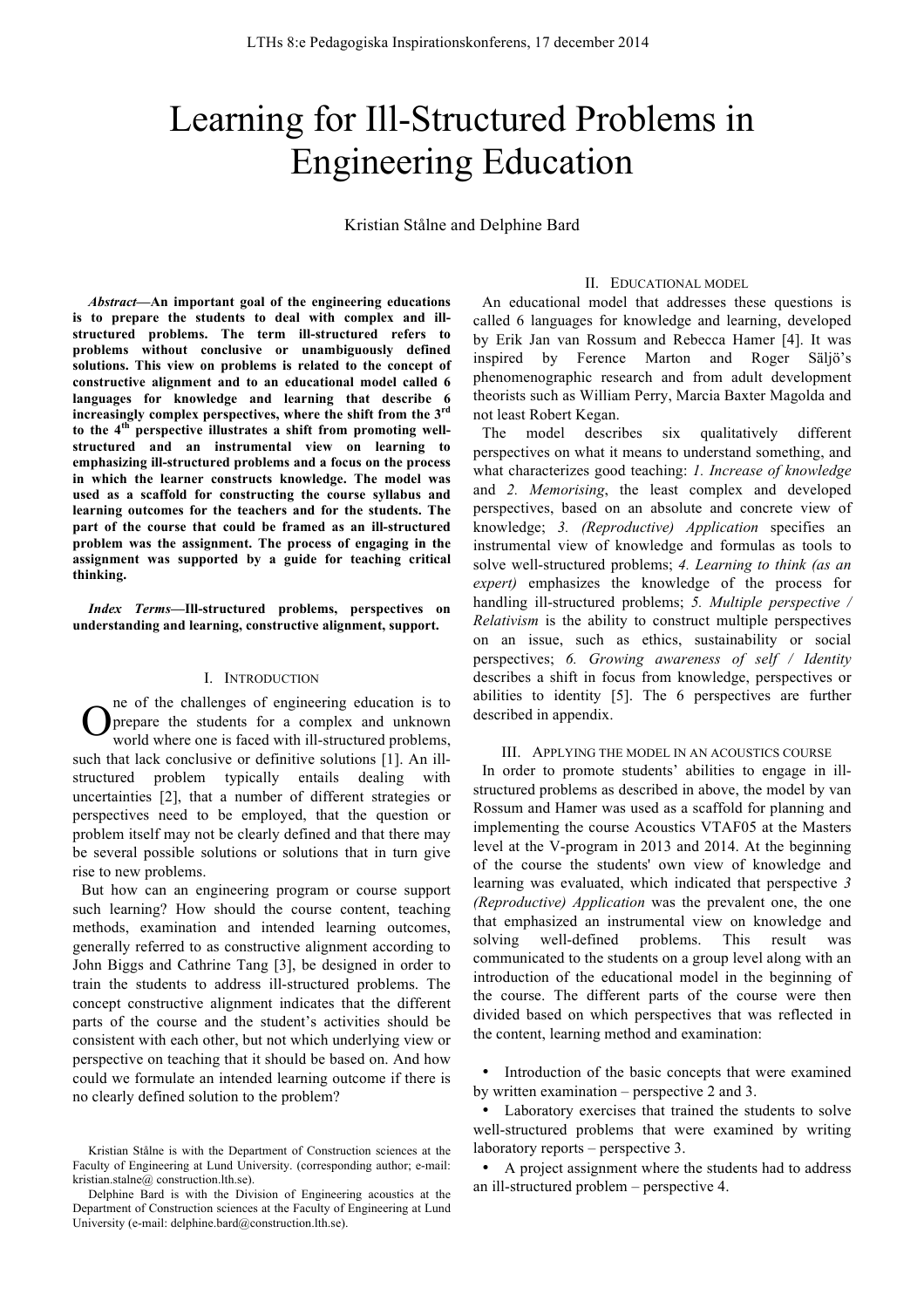The first two parts were not introduced in any specific way since this is the most commons ways to perform teaching. The third part, the open and ill-structured project assignment was thus that part of the course related to the problem described in the introduction.

#### *Introducing the assignment*

The assignments were introduced in the middle of the course with quite brief descriptions. There were several alternative assignments for the students to choose from. Here follows two examples of project descriptions:

"Design a multi-purpose hall for an audience of 200 persons. The hall is primarily intended for lecturing but shall also be used for acoustic music (chamber music, iazz)"

"Most calculation methods on sound isolation in walls focus on monolithic elements, i.e. single leaf walls. Here the assignment is to produce a tool for estimating the transmission loss for different configurations and will be tested against some of the numerical models that are used in current research at the acoustic department."

In both cases some more details were given, but the assignments were explicitly stated to be open and illstructured that allowed for finding own solution and then presenting and arguing for their choice. The work was presented by means of a written report as well as with a 5 minute movie that the students produced using their smartphone cameras and Windows Moviemaker.

We introduced the task orally with the support of writing short descriptions in order to guide the students through their common first apprehension of not be able to solving the problem and not knowing where to start. In this phase communication between students and teacher was initiated in order to guide the students in the ''critical thinking process'', in which they typically aim to further define and clarify goals of the analysis.

### *Support during the process*

During the process of working with the assignment, which lasted for a few weeks, the teachers were present physically to answer any engineering related questions. But also, a significant part of the support (perhaps the most important regarding self-development) was also to guide the students through the analytic evaluation of the problem by having them questioning their own choices when so was needed and also by encouraging new and creative ways of approaching the tasks. Or using new technologies in a creative way, such as the use of digital resources.

In order to guide them and show that there are several ways to solve the problem, we introduced some concepts of reasoning and reflection, such as to recognize and control for own bias, to be explicit with on which assumptions they base their analysis and how to build consistent argumentations from these. This year we used a guide for teaching critical thinking called Steps for Better Thinking by Susan Wolcott [6] as a support to us teachers as well as to the students. This along with the model by van Rossum and

Hamer were also used as support in formulating and communicating examination criteria.

## IV. CONCLUDING REMARKS

Although we haven't yet made any formalized course evaluation or evaluated results on the different grades, our impressions are that both models or tools was very useful in clarifying to ourselves as well as to the students what we expect and how we view the assignment. The model 6 languages to knowledge and learning was useful for understanding the prevailing perspectives of the students, perspective 3, which also would reflect their expectations on the course, and for making the students understand perspective 4 and introducing the concept of ill-structured problems. The other model, Steps for Better Thinking, was applied on a more operative level to guide the students in their respective processes.

Engaging in how to support students' abilities to deal with ill-structured problems is an ill-structured problem itself. This should therefore, of course, be seen as a work in progress. We will further develop and evaluate our course and our teaching in order to do so, and also hope for fruitful discussions and an exchange of methods and experiences among the faculty's teachers and pedagogic developers on these matters.

#### **APPENDIX**

Here follows a brief description of the 6 perspectives or languages from van Rossum and Hamer's model.

*1. Increase of knowledge.* A view of knowledge and learning that is about having and adding facts. Understanding according to this perspective is simply to know many things. Knowledge is either true or false, which is verified by comparing with reality. The view of good teaching is based on the teacher as an authority that in a purely one-way communication process conveys information to the passive student.

*2. Memorising.* This perspective has much in common with the first approach, the teacher is still the authority and the expert who conveys true knowledge to the slightly more active student. Here the student's focus has shifted from knowing to reproducing and performing and can thus structure the material in the more and less important elements, which is governed by the question "Will this come in the test / exam?"

*3. (Reproductive) Application*. In this third view of knowledge the main focus is on how the knowledge is applied, for example in a future profession or in life. Learning is therefore very much to practice, often in settings that are as close to reality as possible. Knowledge content consists thus often of strategies, checklists and cookbook recipes to deal with a number of known, well-defined and well-structured problems.

*4. Learning to think (like an expert)*. The main difference from the previous approach is here that knowledge is meant to be applied to new areas, to ill-defined problems and that the knowledge construction process is seen more as a